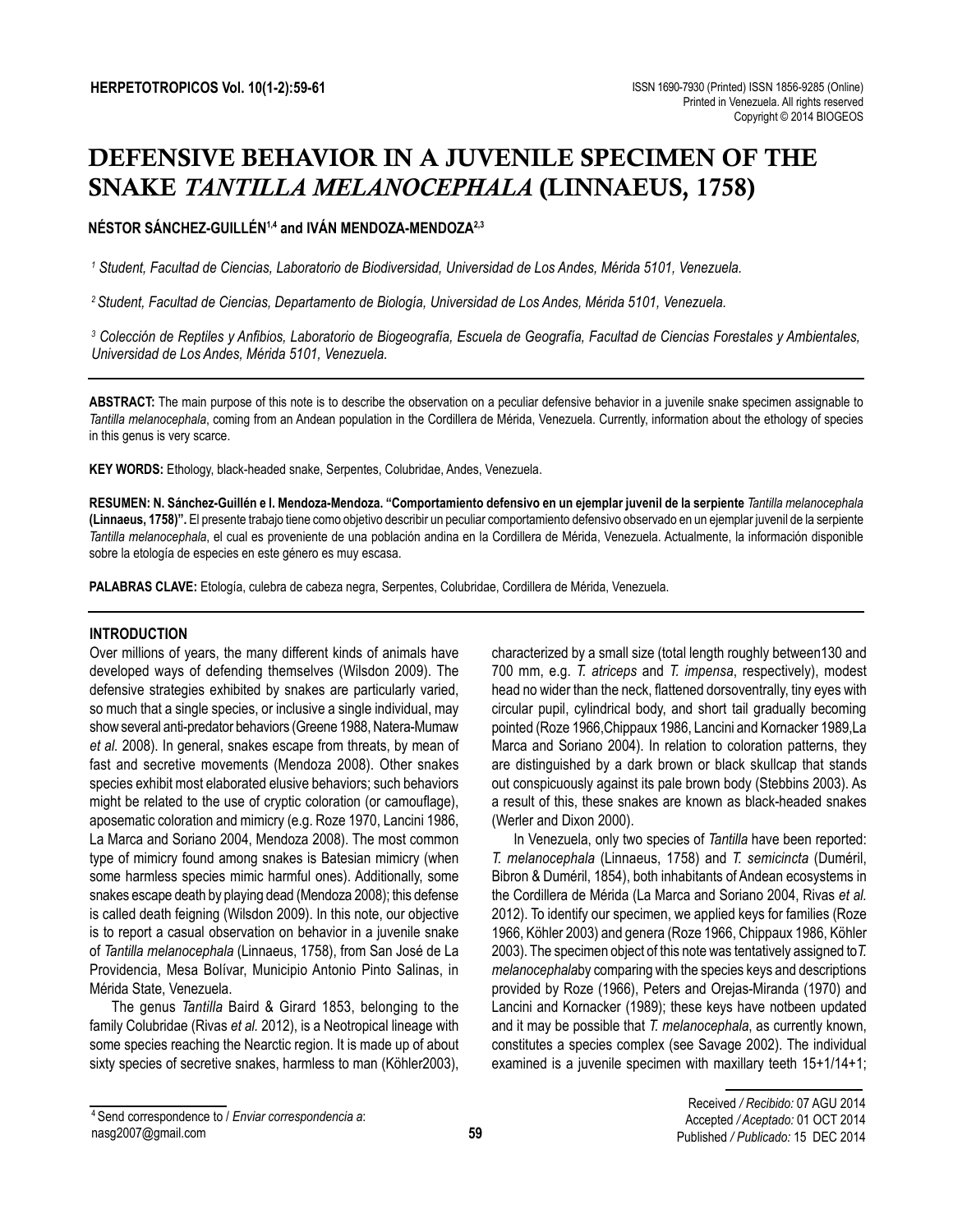unlike other conspecifics, it is equipped with a large (about three times greater than maxillary teeth), grooved tooth (or fang) at the back of each upper jaw-bone; nasal plate entire, being different, in this regard, to the condition reported by the aforementioned authors. The remaining features are as follows: 7 (3,4) supralabials; 6 (4) infralabials; two postocular plates; temporalia 1+1 (Fig. 1), ventralia 135; and subcaudalia 64. Coloration on specimen is shown in figures 1 and 2.

The specimen object of this note is deposited at the Collection of Amphibians and Reptiles of the Laboratorio de Biogeografía, Universidad de Los Andes (ULABG), in Mérida, Venezuela, under the number ULABG 7806.

#### **THE OBSERVATIONS**

During the afternoon of 17 March 2014, being at Finca La Fortuna, at the Venezuelan Andean locality of San José de La Providencia,W Mérida city, Mérida State, at 8°29'8.63''N and 71°35'50.46''W (811 m elevation), the first author observed a peculiar defensive display in a juvenile snake specimen(total length: 176 mm, tail length: 40 mm), assignable to *T. melanocephala*, exhibited while being manipulated. The specimen had been found active the previous day around the 18 hours by Olegario Guillén (owner of the estate) on the floor of a kitchen facility. Such a display consisted of raising the anterior third of body at about 45° with respect to the palm of the hand, with the tail coiled to a finger and the head motionless and maintained at about 0° angle in relation to the horizontal level. In this position, it began an energetic waving motion, describing four horizontal alternating waves only in the aforementioned body region. It was observed repeatedly in the course of five minutes. Posteriorly, this behavior was repeated on the ground, where the



**FIG.1.** Lateral view of juvenile specimen of *Tantilla melanocephala* ULABG 7807. See the dark skullcap and pale spot behind the tiny eye that characterize this group of snakes. Scale= 3 mm.

*Vista lateral del ejemplar juvenil de* Tantilla melanocephala *ULABG 7807. Note la capucha negra y la mancha clara detrás del ojo que caracterizan a este grupo de serpientes. Escala= 3 mm.*



**FIG.2.** Dorsal view of head of specimen of *Tantilla melanocephala*  ULABG 7807, with internasals and prefrontals plates colored white. Scale= 5 mm.

*Vista dorsal de la cabeza de ejemplar* Tantilla melanocephala *ULABG 7807, con escamas internasales y prefrontales coloreadas de blanco. Escala= 5 mm.*

specimen, without being directly manipulated, reacted to human approaching by describing the same pattern, but remaining the rest of the body motionless in a relaxed position. After a few minutes the snake stopped its defensive display and tried to escape. Clearly, this behavior is different from any passive defense strategy (like camouflage or similar mechanisms) commonly exhibited by snakes. Among active defenses, it does not represent a display to dissuade potential predators; this strategy was discardedbecause it is unlikely, for an obvious reason: the snake does not encourage the enemy to attack a non-vital area of the body, as is usual in such a behavior. On the other hand, we do not believe either that it is a typical threatening posture, such as an "S"-shape posture, nor any kind of mimicry (at least with other snake). Nonetheless, it is unknown whether this complex behavior keeps any connection with the local common name "centipede snakes". In addition, this juvenile specimen does not seem to conduct offensive behavior; further observations are required, but it is probably safe to state that it does not classify in any of the aforementioned types of behavior.

Although it is often difficult to distinguish between basic defense and intimidation, andgiven the general rule that nonpoisonous snakes tend to exaggerate their intimidatory methods more than the really poisonous ones, we postulate that this juvenile snake specimen assignable to *T. melanocephala* exhibited an intimidatingwarning defensive behavior.We do not know whether this is a typical behavior solely present in young specimens or if it also occurs in adults of this taxon. In any case, the report adds to the scanty available information on the behavior of *Tantilla* snakes.